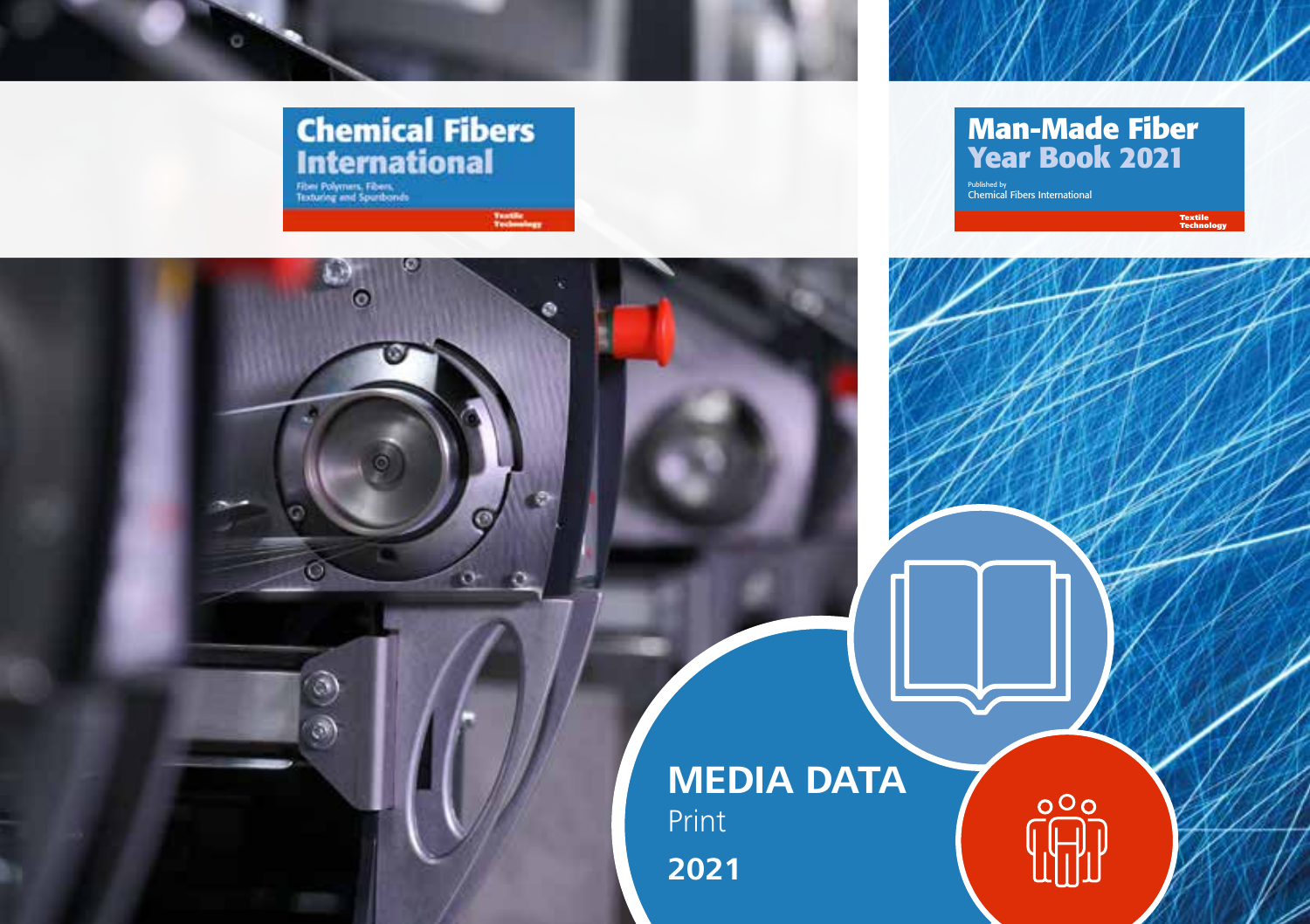## CONTENTS

- 2 Publishing House and Contacts
- 3 Product Family Man-Made Fiber Production
- 4 Portrait
- 5 Advertising Formats and Prices 2021
- 6–7 Editorial Program 2021
- 8 Your Trade Media for the Textile Technical Industry





**Advertising Manager Dagmar Henning**  $Tel: +49697595-1722$ dagmar.henning@dfv.de



**Sales Manager Heidrun Dangl** Tel.: +49 69 7595-2563 heidrun.dangl@dfv.de



**Editor-in-Chief Claudia van Bonn** Tel.: +49 69 7595-1393 Fax: +49 69 7595-1390 claudia.vanbonn@dfv.de





**Advertising Service Petra Amend** Tel.: +49 69 7595-2035 tfz-anzeigen@dfv.de

**Fax Advertising Dept.:**  +49 69 7595-1820



**Publishing Director Technical Trade Media Dirk Lehmann** 

Tel.: +49 69 7595-1291 dirk.lehmann@dfv.de

**Deutscher Fachverlag GmbH**  Mainzer Landstr. 251 60326 Frankfurt am Main /Germany www.dfv.de

Terms and conditions can be found under: www.dfv.de/service/agb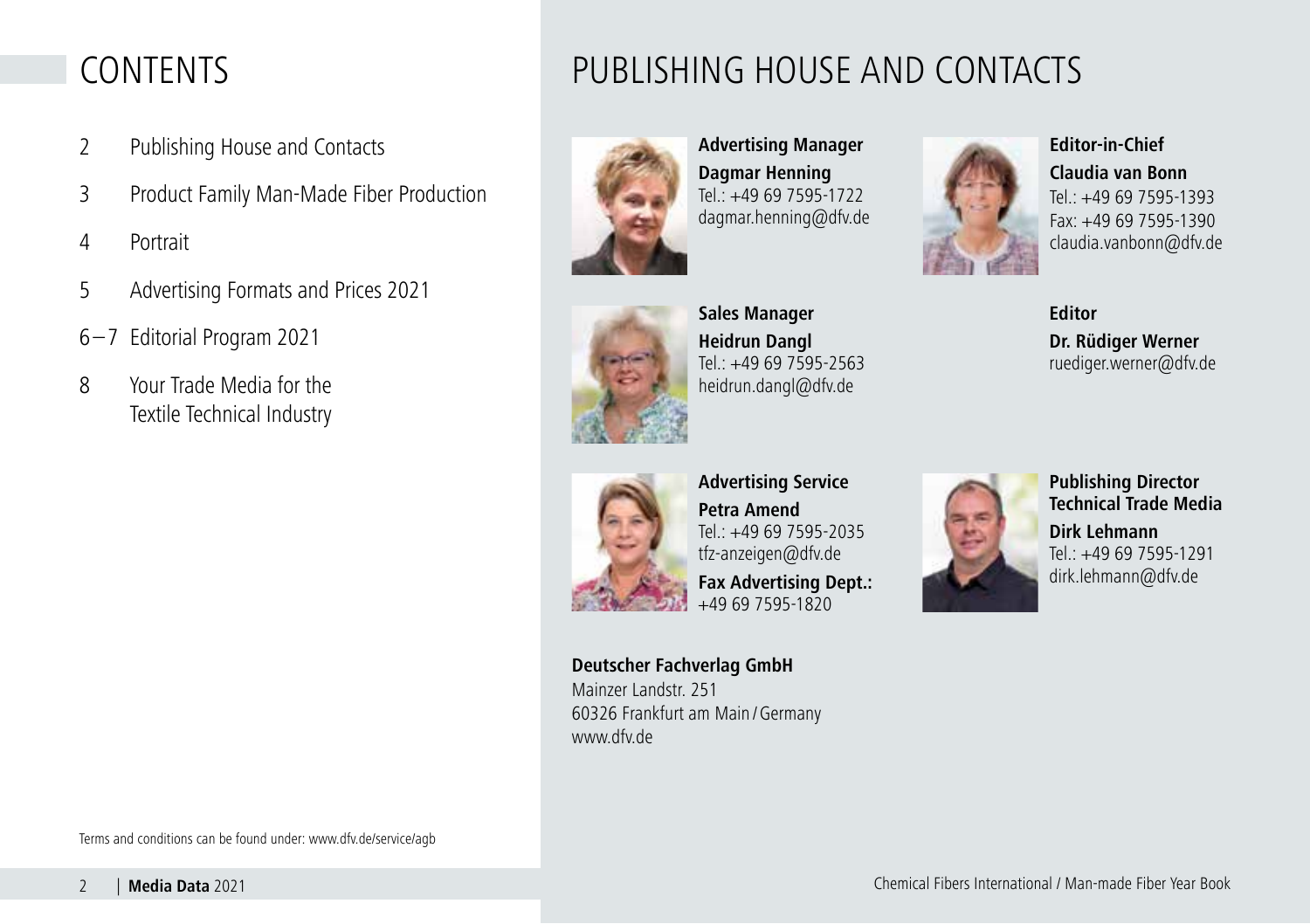## PRODUCT FAMILY MAN-MADE FIBER PRODUCTION





**Chemical Fibers International** is the Englishlanguage international trade journal for purchasing decision-makers and the entire management who deal with the topics of man-made fiber production and man-made fiber innovations.



In addition to the 4 issues of Chemical Fibers International, we publish the **Man-Made Fiber Year Book** once a year.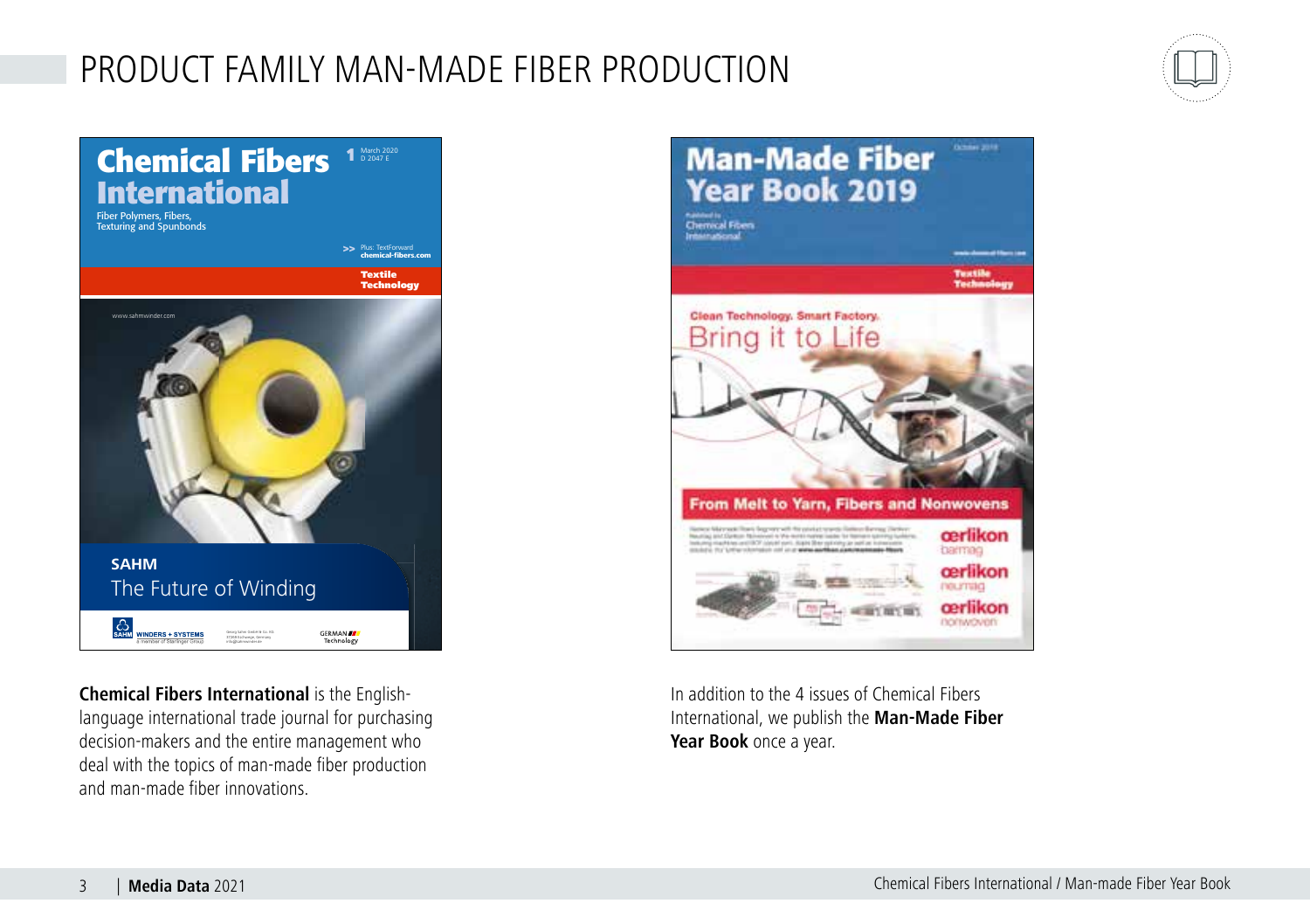

**Chemical Fibers International** is the Englishlanguage international trade journal for purchasing decision-makers and the entire management who deal with the topics of man-made fiber production and man-made fiber innovations.

Frequency of publication:  $4 \times p.a. + 1 \times p.a.$ **Man-made Fiber Year Book** Format: A4 Volume: 71th Volume 2021



#### **Circulation Analysis\***

| Print-run:                                    | 5,200 copies                 |
|-----------------------------------------------|------------------------------|
| Total actual circulation:<br>of which abroad: | 4,800 copies<br>4,032 copies |
| Subscribers:                                  | 400 copies                   |

#### **Geographic Circulation Analysis\***

| Asia                   | 48,3% | 2,318 copies |
|------------------------|-------|--------------|
| Western Europe         | 24.4% | 1,172 copies |
| North/Latin America    | 14.5% | 695 copies   |
| Eastern Europe         | 5%    | 240 copies   |
| Africa/Australia       | 2,2%  | 105 copies   |
| Trade Fairs/Congresses | 5,6%  | 270 copies   |
|                        |       |              |

\*Source: in-house count effective August 16, 2020 Source: in-house count effective August 16, 2020



- **Producers of**
- **man-made fibers**
- **fibers and textile auxiliaries\*\***



- **Machinery /plants/ accessories for**  • **man-made fiber production**
- **texturing**
- **nonwovens production\*\***



- **fiber application**
- **nonwovens**
- **textile floorcoverings\*\***

\*\* Including R&D / training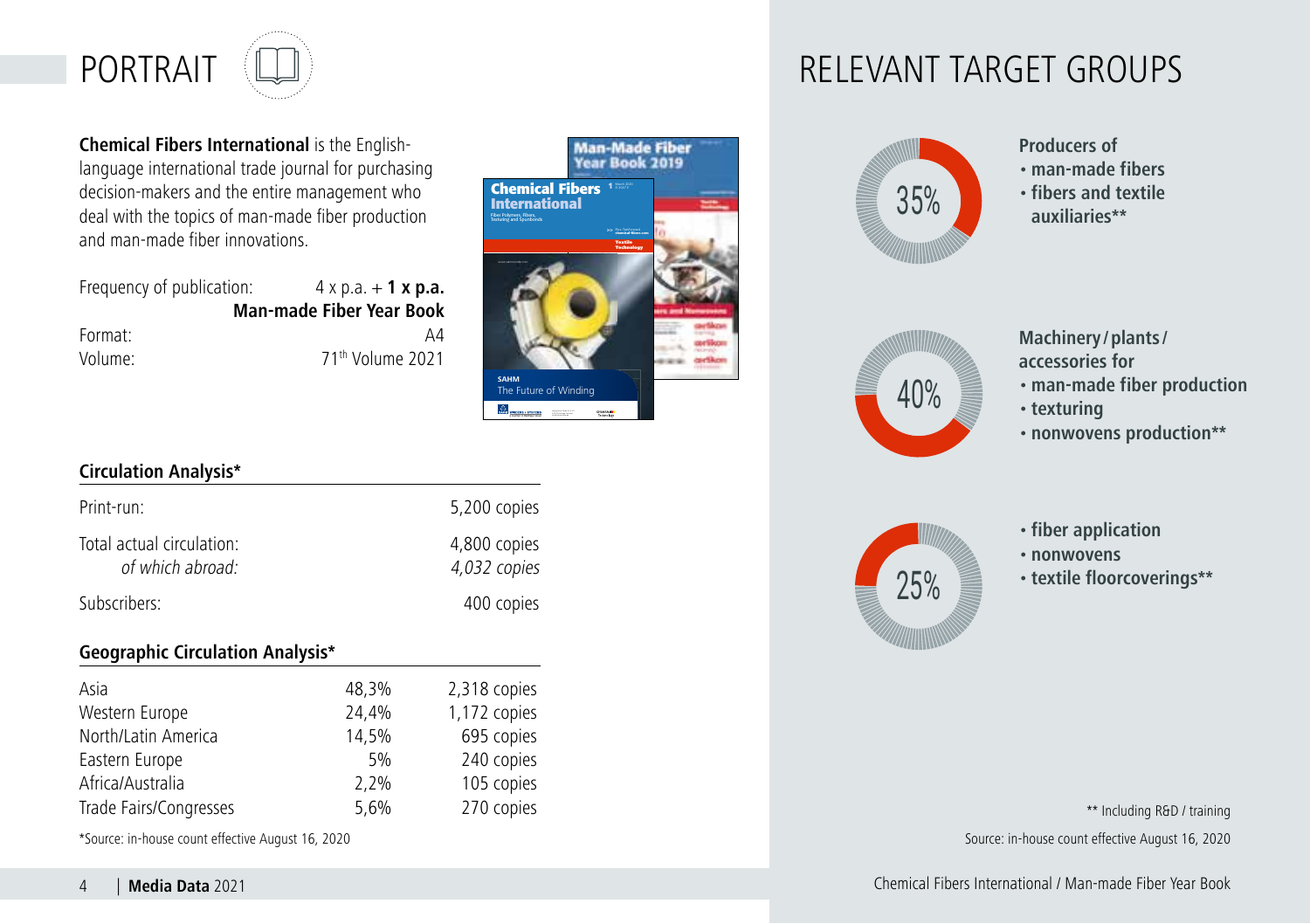## ADVERTISING FORMATS AND PRICES 2021

| <b>Advertising prices</b> (in euros/4 color)                  |                                    |  |  |
|---------------------------------------------------------------|------------------------------------|--|--|
|                                                               | <b>Chemical Fibers</b><br>amationa |  |  |
| $1/1$ page                                                    | 5,600                              |  |  |
| 1/2 page junior page                                          | 3,780                              |  |  |
| 1/2 page horizontal/vertical                                  | 3,080                              |  |  |
| 1/3 page horizontal/vertical                                  | 2,090                              |  |  |
| 1/4 page horizontal/vertical/2 column                         | 1,650                              |  |  |
| 1/8 page horizontal/2 column                                  | 910                                |  |  |
| Title page package                                            | 5,780                              |  |  |
| 2 <sup>nd</sup> /3 <sup>rd</sup> /4 <sup>th</sup> inside page | 5,660                              |  |  |

Ad specials and further specialty advertising formats on request.

All prices in euros and subject to VAT





1/2 page horizontal bleed 210 x 139 mm\*

1/2 page vertical bleed 99 x 297 mm\*

**Bound Inserts**

2 pages € 4,500 4 pages € 5,600 6 pages on request

#### **Loose Inserts**

up to 25 g € 4,500 up to 50 g € 5,600

#### **Delivery address printer**

1/3 page vertical 57 x 256 mm 1/3 page vertical bleed 67 x 297 mm\*

185 x 85 mm 1/3 page horizontal bleed 210 x 100 mm\*

ColorDruck solutions Ms Heidrun Sauer Chemical Fibers International Issue No. ... Gutenbergstr. 4 69181 Leimen Germany

#### **Terms of Payment**

Net amount within 30 days from the date of invoice.

#### **Bank Details**

#### **Deutscher Fachverlag GmbH**

BIC: HELADEF1822 (Frankfurter Sparkasse, Frankfurt a. M.) IBAN: DE56 5005 0201 0000 0349 26

#### **Discounts**

If purchased within 12 months (insertion year) the following discounts are available:

| 2 ads | 3%  | $10$ ads | 15% |
|-------|-----|----------|-----|
| 3 ads | 5%  | 20 ads   | 20% |
| 5 ads | 10% |          |     |

All charges are eligible for discount with the exception of additional technical costs and postage.



185 x 60 mm 89 x 125 mm

| 1/4 page horizontal 1/4 page 2 column |              |
|---------------------------------------|--------------|
| bleed                                 | bleed        |
| 210 x 75 mm*                          | 99 x 139 mm* |



1/8 page horizontal 1/8 page 2 column 89 x 65 mm 185 x 30 mm

1/8 page horizontal 210 x 45 mm\* \*plus 4 mm bleed on all edge

5 | **Media Data** 2021 Chemical Fibers International / Man-made Fiber Year Book

bleed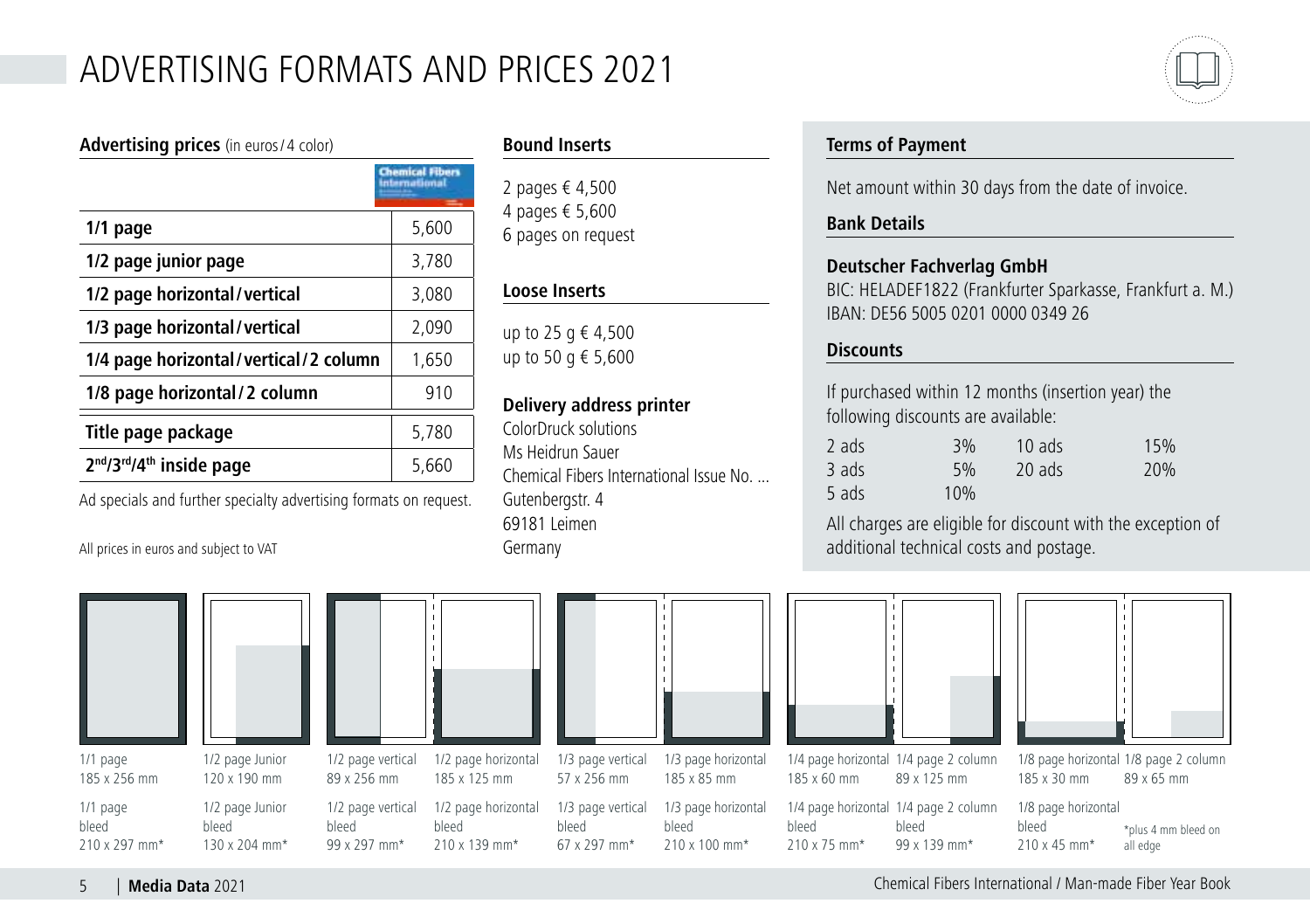## EDITORIAL PROGRAM 2021





| <b>Issue</b>                                   | 1 March                                                                                                                                                                                                                        | 2 June                                                                                                                                                                                                                                                                                                                                                                                                                                                                                                      | 3 September                                                                                                                                                                                                                                                                                                                                                                                                        |                                                              | <b>4 December</b>                                                                                                                                                                                                                                                                                                                                                   |
|------------------------------------------------|--------------------------------------------------------------------------------------------------------------------------------------------------------------------------------------------------------------------------------|-------------------------------------------------------------------------------------------------------------------------------------------------------------------------------------------------------------------------------------------------------------------------------------------------------------------------------------------------------------------------------------------------------------------------------------------------------------------------------------------------------------|--------------------------------------------------------------------------------------------------------------------------------------------------------------------------------------------------------------------------------------------------------------------------------------------------------------------------------------------------------------------------------------------------------------------|--------------------------------------------------------------|---------------------------------------------------------------------------------------------------------------------------------------------------------------------------------------------------------------------------------------------------------------------------------------------------------------------------------------------------------------------|
| Ad closing date                                | March 9, 2021                                                                                                                                                                                                                  | May 12, 2021                                                                                                                                                                                                                                                                                                                                                                                                                                                                                                | August 13, 2021                                                                                                                                                                                                                                                                                                                                                                                                    | September 29, 2021                                           | November 23, 2021                                                                                                                                                                                                                                                                                                                                                   |
| <b>Publication date</b>                        | March 30, 2021                                                                                                                                                                                                                 | June 7, 2021                                                                                                                                                                                                                                                                                                                                                                                                                                                                                                | September 3, 2021                                                                                                                                                                                                                                                                                                                                                                                                  | October 20, 2021                                             | December 14, 2021                                                                                                                                                                                                                                                                                                                                                   |
| $\bullet$<br><b>Main Topics</b>                | • Fiber raw materials<br>• Cellulosic fiber specialties<br>Polyamide fibers<br>Polypropylene fibers<br>Fibers for technical applications<br>Developments in fibers for composites<br>Nonwovens technologies<br>• Industry news | • Fiber raw materials<br>Polyester fibers<br>$\bullet$<br>Bio-based fiber developments<br>Fibers for home textiles (Heimtextil)<br>• Techtextil preview:<br>Fibers and nonwovens for<br>technical applications<br>Carpet fiber developments (Domotex)<br>• ITMA Asia + CITME preview:<br>machinery for fiber production,<br>texturing, nonwovens produc-<br>tion<br>• Western Europe: Chemical fiber<br>titer program for nonwovens 2021<br>• Nonwovens technologies<br>Fiber technology<br>• Industry news | • Fiber raw materials<br>• Global fiber production<br>• Technical fibers<br>• Cellulosic fibers<br>• Developments in fibers for<br>composites<br>• Fiber recycling<br>• Elastic fiber developments<br>• Project list: New polymer and<br>chemical fiber plants 2021<br>• Index preview: fibers and<br>nonwovens for technical<br>applications<br>• Industry news                                                   | "Chemical Fibers International"<br>Fiber Year Book 2021      | • Fiber raw materials<br>• Polyester fibers<br>Synthetic fiber specialties<br>Bio-based fiber developments<br>• Lyocell fibers<br>• Fibers for home textiles<br>Carpet fiber developments<br>Fiber technology<br>Polypropylene fiber technology<br>• Spin finishes<br>• Texturing technology (machinery,<br>yarns, markets)<br>• Fiber recycling<br>• Industry news |
| <b>Conferences &amp;</b><br><b>Trade Shows</b> | 2 <sup>nd</sup> Intern. Conference on Cellulose<br>Fibres, Cologne/Germany<br>February 2-3, 2021<br>International Cotton Conference 2021,<br>Bremen / Germany<br>March 17-19, 2021                                             | Outlook 2021, Lisbon / Portugal<br>April 21-23, 2021<br>Techtextil 2021 & Heimtextil 2021,<br>Frankfurt / Germany<br>May 4-7, 2021<br>Domotex 2021, Hanover / Germany<br>May 18-20, 2021<br>Chemspec Europe 2021,<br>Frankfurt / Germany<br>May 19-20, 2021<br>ITMA Asia + CITME 2021,<br>Shanghai/China<br>June 12-16, 2021<br>Achema Pulse 2021, digital event<br>June 15-16, 2021<br>The European Carbon Black Summit,<br>Frankfurt / Germany<br>June 23-24, 2021                                        | <b>Index</b> , Geneva / Switzerland<br>September 7-10, 2021<br>60 <sup>th</sup> Dornbirn Global Fibers<br>Congress, Dornbirn/Austria<br>September 15-17, 2021<br>27 <sup>th</sup> Fakuma, Friedrichshafen / Germany<br>October 12-16, 2021<br>Aachen-Dresden-Denkendorf<br>ITC 2021, Stuttgart / Germany<br>November 9-10, 2021<br>35 <sup>th</sup> Hofer Vliesstofftage,<br>Hof / Germany<br>November 10-11, 2021 | published by<br>Man-Made<br>Man-Made Fiber<br>Year Book 2021 | Heimtextil 2022, Frankfurt/Germany<br>January 11-14, 2022<br>Domotex 2022, Hanover / Germany<br>January 2022                                                                                                                                                                                                                                                        |